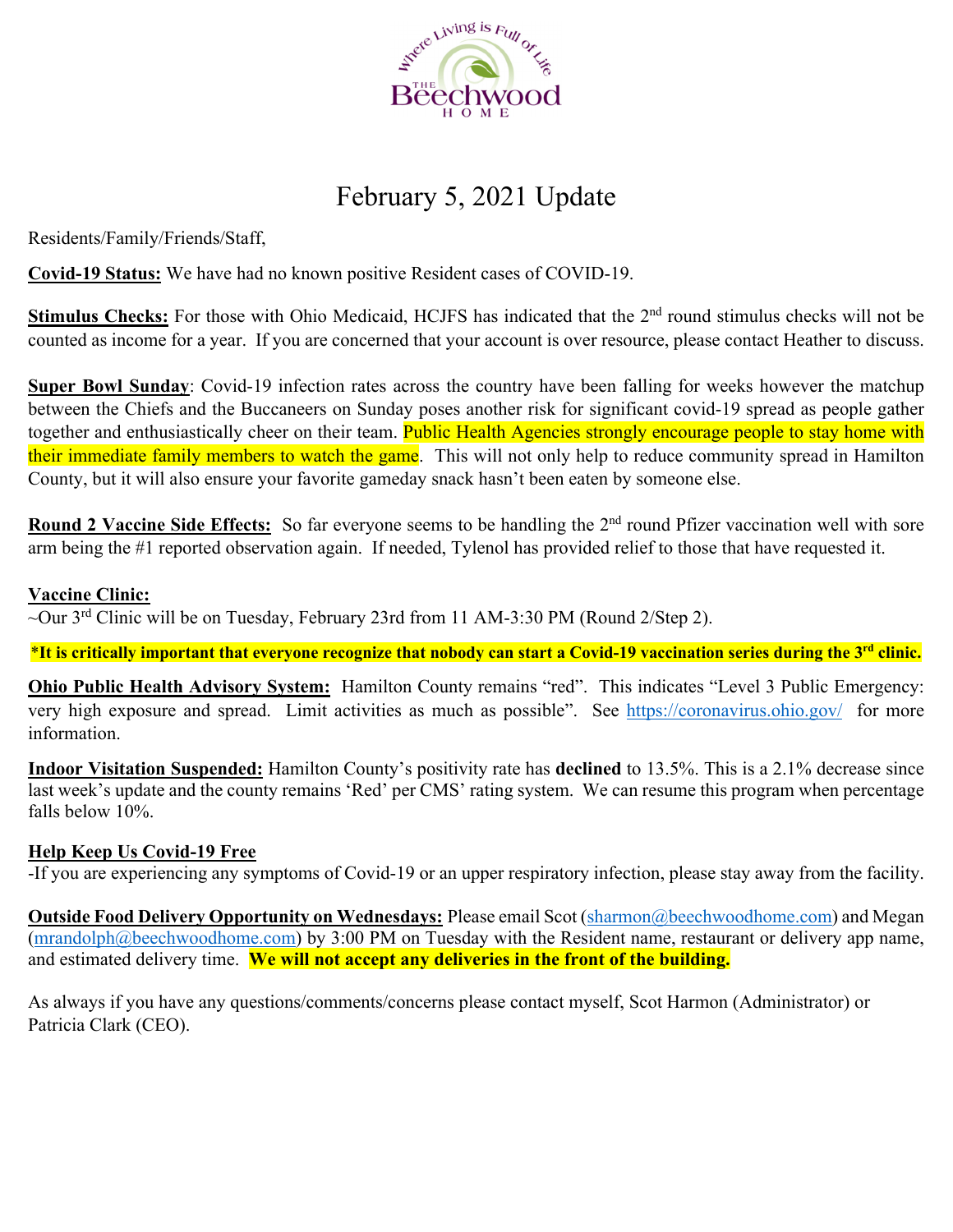

# February 12, 2021 Update

Residents/Family/Friends/Staff,

**Covid-19 Status:** We have had no known positive Resident cases of COVID-19.

**Getting close to 10%**: Hamilton County's positivity rate is getting close to the magical 10% threshold. The Covid-19 committee recently met to begin discussing the possible revitalization of this program and we look forward to providing concrete details when appropriate. With the unpredictable nature of the pandemic, we want everyone to be aware that this program if resumed is subject to prompt shut down if/when the rate rises above 10% again. Additionally, if the facility experiences a new facility-onset covid-19 case, per state/federal guidelines the program would also be suspended.



For the time being though, it is a bright spot on the horizon.

**CDC Update Mask Recommendations:** The CDC updated their guidance for mask use on 2/10/21. See image above and link for more details. https://www.cdc.gov/coronavirus/2019-ncov/your-health/effective-masks.html#print

### **Vaccine Clinic:**

~Our 3rd Clinic will be on Tuesday, February 23rd from 11 AM-3:30 PM (Round 2/Step 2).

\***It is critically important that everyone recognize that nobody can start a Covid-19 vaccination series during the 3rd clinic.**

**Ohio Public Health Advisory System:** Hamilton County remains "red". This indicates "Level 3 Public Emergency: very high exposure and spread. Limit activities as much as possible". See https://coronavirus.ohio.gov/ for more information.

**Indoor Visitation Suspended:** Hamilton County's positivity rate has **declined** to 11.6%. This is a 1.9% decrease since last week's update and the county remains 'Red' per CMS' rating system. We can resume this program when percentage falls below 10%.

### **Help Keep Us Covid-19 Free**

-If you are experiencing any symptoms of Covid-19 or an upper respiratory infection, please stay away from the facility.

**Outside Food Delivery Opportunity on Wednesdays:** Please email Scot (sharmon@beechwoodhome.com) and Megan (mrandolph@beechwoodhome.com) by 3:00 PM on Tuesday with the Resident name, restaurant or delivery app name, and estimated delivery time. **We will not accept any deliveries in the front of the building.**

As always if you have any questions/comments/concerns please contact Heather Hefren (Director of Social Services), Scot Harmon (Administrator) or Patricia Clark (CEO).

Sincerely,

Scot Harmon, Patricia A. Clark, DM Administrator CEO, Administrator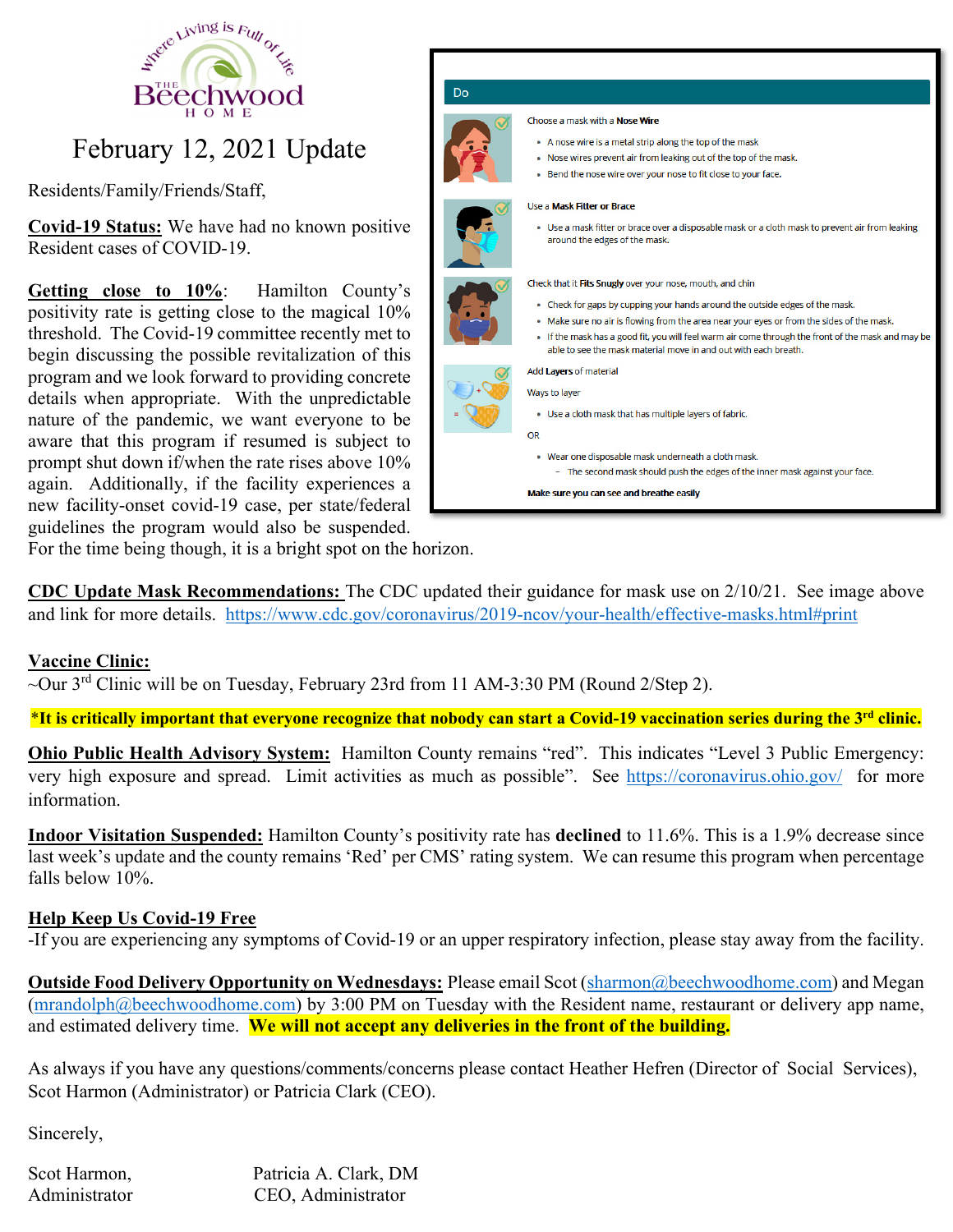

## SPECIAL UPDATE: February 18, 2021

Residents/Family/Friends/Staff,

**Resuming Indoor Visitation**: We are very excited to report that Hamilton County's positivity rate has fallen to 9.8% and as a result we can resume our indoor visitation program. Please be aware that positivity rates are distributed every Tuesday and if the rate goes above 10% again, the program will be suspended effective the next day. Days/times of the program have been updated to reflect previous demand and allow additional opportunities for Activities to expand their program offerings.

Please email melder@beechwoodhome.com to request a day/time for an upcoming indoor visitation opportunity.

**Now accepting reservations for 2/22 – 2/26. Reservation window closes on 2/19 at 1:00 PM.** 

-Monday (3rd floor residents): 10:00, 11:00, 2:00, 3:00, 4:00

-Wednesday (2nd floor residents): 10:00, 11:00, 2:00, 3:00, 4:00

-Thursday (2nd floor residents): 10:00, 11:00, 2:00, 3:00, 4:00

-Friday (3rd floor residents): 10:00, 11:00, 2:00, 3:00

**\*The schedule for the week of 2/22 is atypical due to our 3rd vaccination clinic on 2/23 which utilizes the same space that our indoor visitation uses. The Beech Room has been determined to be the safest space in the facility to conduct events of this nature and unfortunately, we are unable to perform both on the same day.** 

### **Now accepting reservations for 3/1 – 3/5. Reservation window closes on 2/25.**

-Monday (2rd floor residents): 10:00, 11:00, 2:00, 3:00, 4:00 -Tuesday (3nd floor residents): 10:00, 11:00, 2:00, 3:00, 4:00 -Thursday (3nd floor residents): 10:00, 11:00, 2:00, 3:00, 4:00 -Friday (2rd floor residents): 10:00, 11:00, 2:00, 3:00

### **Friendly reminder of general program rules:**

- First come, first serve for scheduling.
- One visit per resident per week
- Residents on isolation precautions are unable to participate in the indoor visitation program.
- Maximum of two visitors permitted to attend per visit
- Maximum length of visit is 30 minutes
- A surgical/procedural facemask must be worn for the entire visit. Facility can provide if needed.
- Parties are to remain on their side of the plexiglass barrier for infection control purposes
- There are no restrooms available to visitors. Visitors must remain in the Beech Room.
- Visitors are only permitted to enter The Beech Room after they have passed temperature and screening questionnaire by our staff
- Visits are subject to last minute cancellation due to inclement weather or any other unforeseeable emergency. Ohio Department of Health orders indicates that these programs can only operate if there is adequate staffing to ensure the program can be operated safely.

As always if you have any questions/comments/concerns please contact Heather Hefren (Director of Social Services), Scot Harmon (Administrator) or Patricia Clark (CEO).